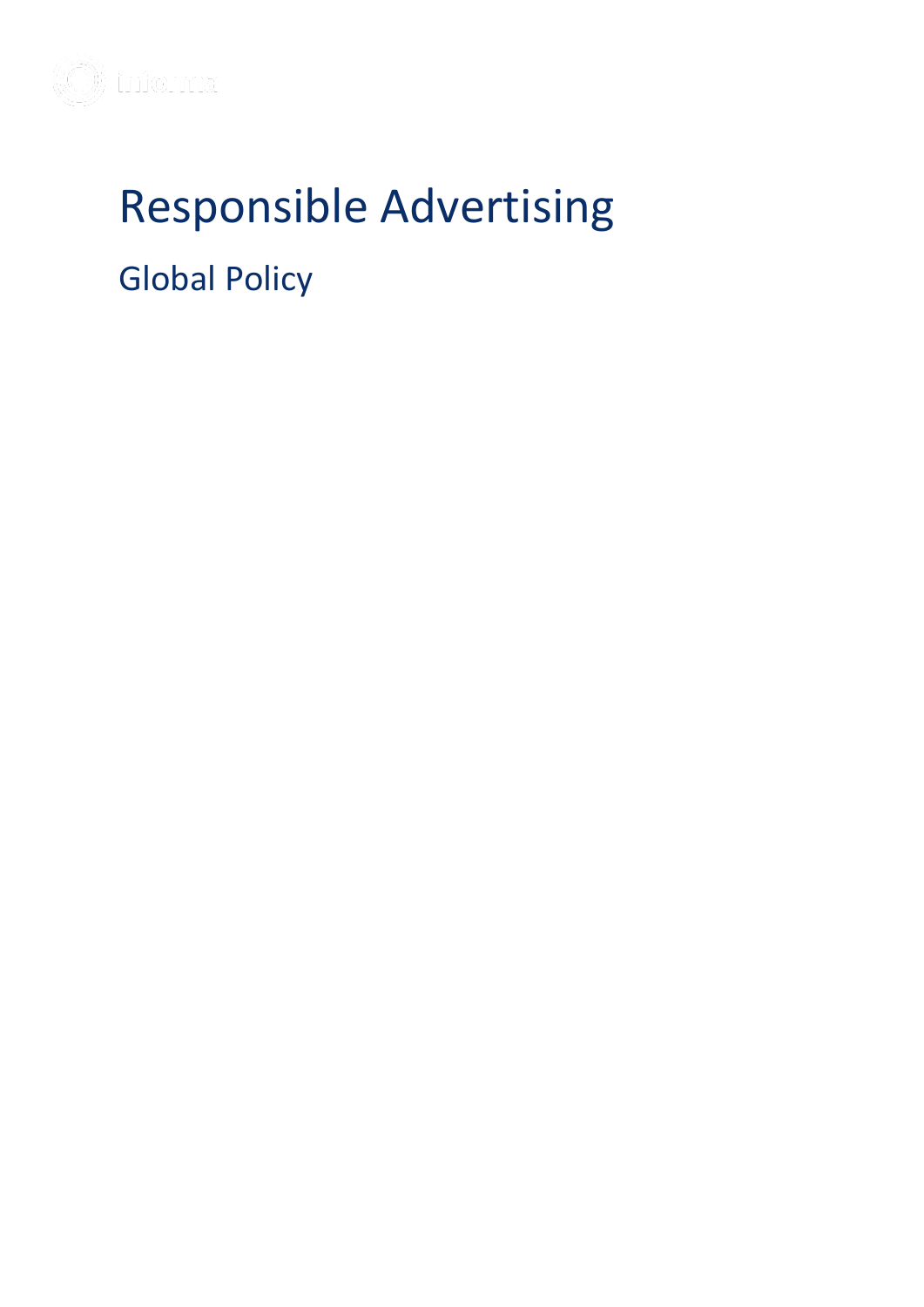At Pharma Intelligence, our brands and businesses undertake marketing and advertising to keep us connected with customers.

We also provide marketing services to businesses – advertisers, marketers and sponsors – who are seeking to reach and engage with specialist audiences and communities around the world.

Whether advertising is on our own behalf or part of a service to customers, we strive to ensure that all our marketing communications are legal, decent, honest and truthful and that they have consideration for their target audience.

Wherever we operate, we comply with all relevant laws and regulations for advertising and sponsorship, and adhere to the principles of the International Chamber of Commerce's Code of Advertising and Marketing.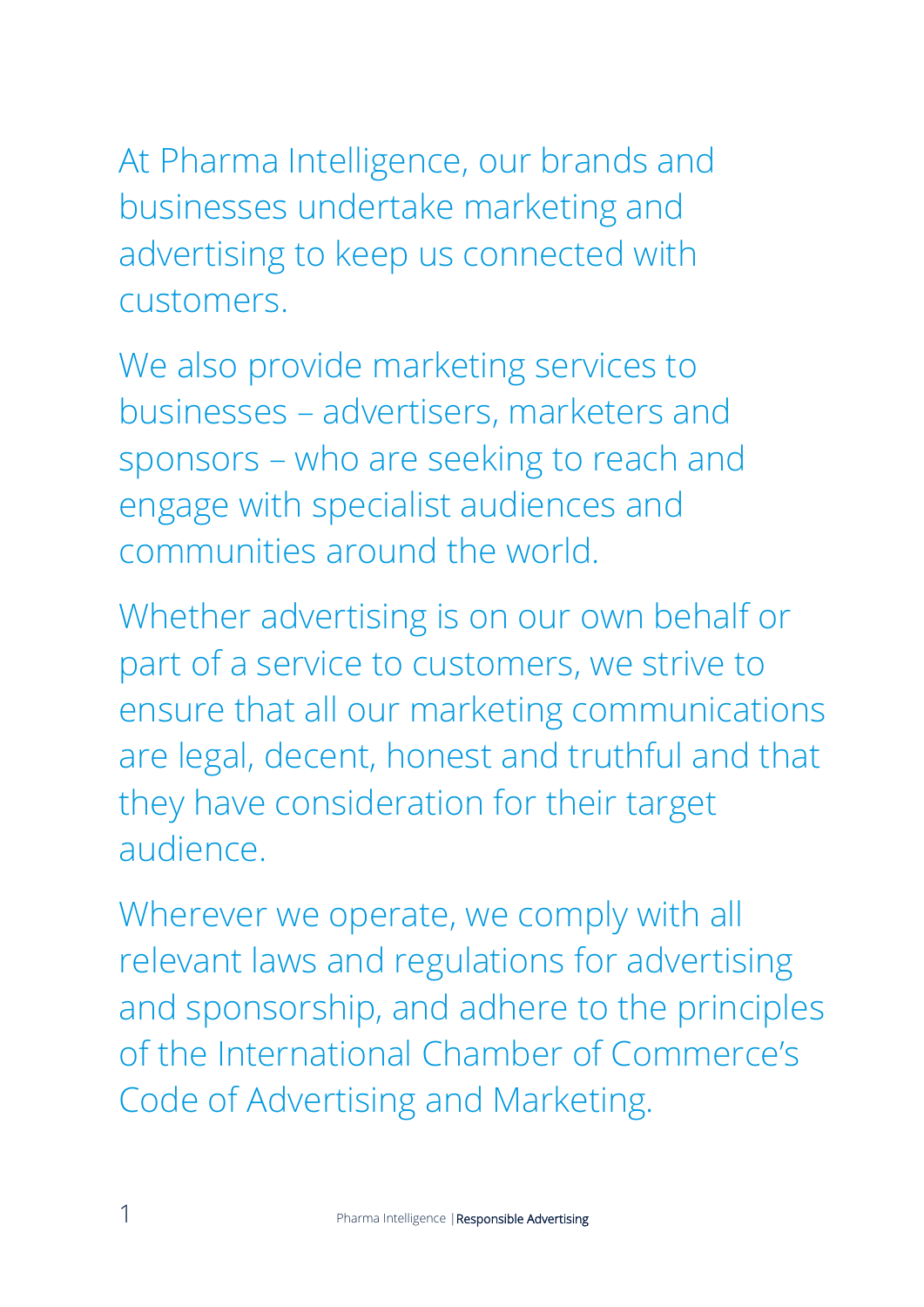# Introduction

This policy provides guidance on the fundamental principles and standards that Pharma Intelligence applies to the advertising and marketing activities the company undertakes, and those it provides to customers.

The standards apply to all colleagues at Pharma Intelligence, with particular relevance to those in sales, marketing and sponsorship roles, and any business or business partner engaged in sponsorship or advertising activities with an Pharma Intelligence business.

# Our principles

Wherever Pharma Intelligence operates, we comply with all relevant laws and regulations around advertising and sponsorship. We also adhere to the principles laid out in the International Chamber of [Commerce's Advertising and Marketing Communications Code](http://www.codescentre.com/icc-code.aspx). The Code prescribes that all marketing communications should be legal, decent, honest and truthful.

Pharma Intelligence reserves the right to reject any advertising or sponsored material, and to suspend, take down or request the suspension or termination of any advertising or sponsorship campaign, where we reasonably determine that there has been a violation of our standards or where the content is otherwise inappropriate.

### 1. Providing original content

As a committed provider of original content, Pharma Intelligence does not undertake or accept advertising content infringing the intellectual property rights, rights in confidential information, rights of privacy or any other rights of any third party. We expect the sponsors and advertisers we work with to obtain and pay for all necessary licenses.

## 2. Valuing diversity and inclusion

Pharma Intelligence values difference and diversity and will not undertake or feature any advertising that misrepresents or ridicules on the basis of age, colour, ethnic origin, race, religion or belief, gender, sexual orientation, disability or any other protected characteristic. We do not allow content that is disrespectful of human life, likely to disgust or to promote hatred, violence, harassment or political intolerance in any form.

### 3. Consideration for vulnerable groups and children

Pharma Intelligence avoids advertising and sponsorship messaging that could take advantage of the inexperience of vulnerable groups and children or cause them any distress, e.g. by misrepresenting, distorting, exaggerating or over-glamorising product attributes or functions.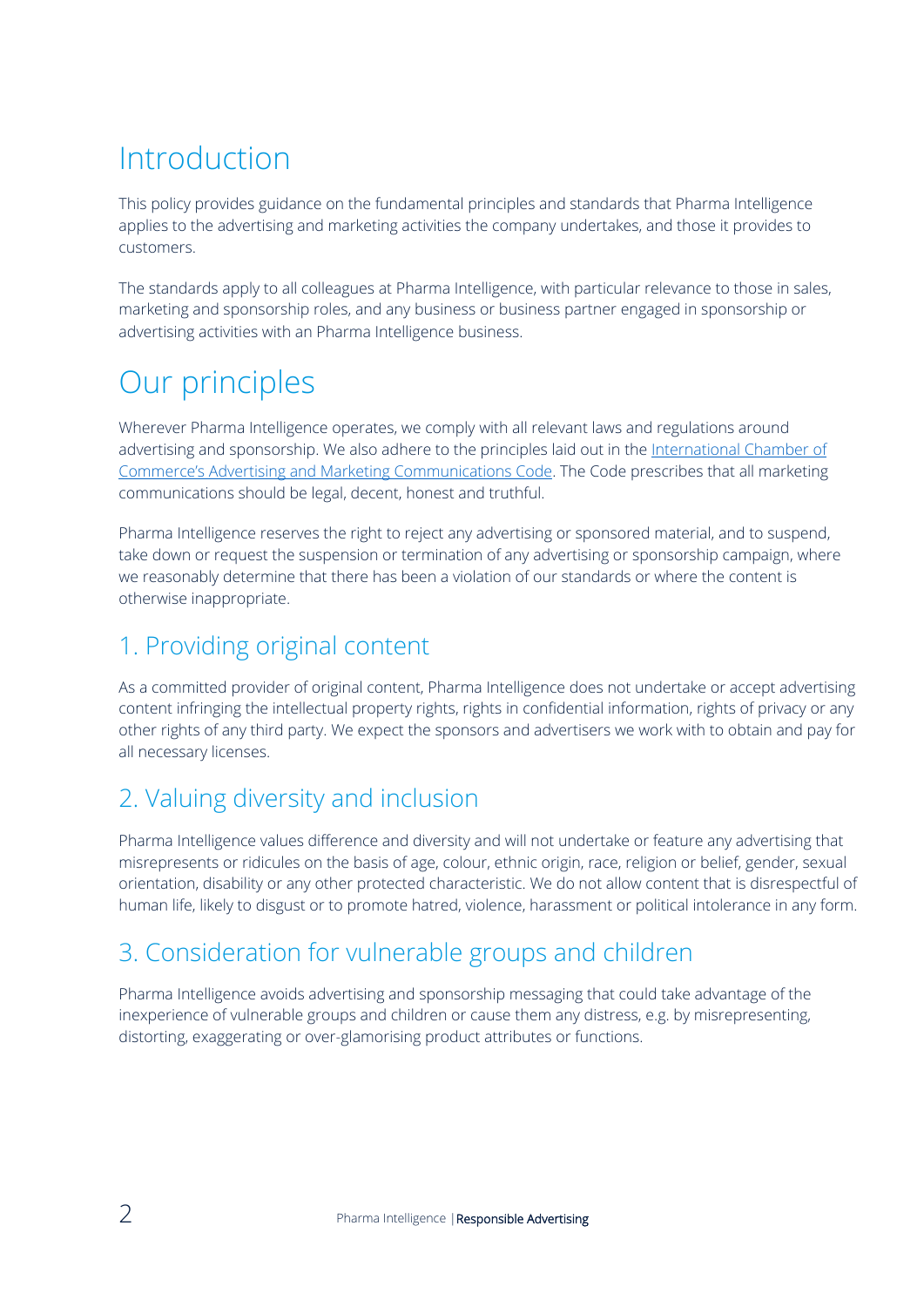# 4. Championing integrity

The integrity of Pharma Intelligence's content is paramount, and we consequently endeavour to ensure any accepted advertising or sponsored content is clearly identifiable and labelled as such. It must never be disguised as editorial content. We will not tolerate unsubstantiated, inaccurate or misleading claims or language.

### 5. Advocating privacy

At Pharma Intelligence, we take matters of data privacy and the relationship with our customers seriously. We strive to respect customer privacy by processing all customer data in an appropriate manner. This includes collecting the relevant marketing permissions from customers based on applicable law and seeking the permission or consent of individuals named in any content prior to publication.

#### 6. Good taste and decency

Pharma Intelligence is an international Group, operating in many countries around the world. The marketing we undertake and the marketing services we provide must always reflect generally accepted contemporary standards of good taste and decency and avoid themes that may seem harmless in one geography but could cause grave offence in another country or culture.

Proposed marketing activities are evaluated from the perspective of the target audience as well as from the perspective of the broader society, locally and globally.

# Who to contact

Colleagues with questions around their responsibilities under this Policy, or around action to be taken in a specific situation, should first approach their line manager, and then Blair Dawson iif necessary.

[Blair.Dawson@Informa.com](mailto:Blair.Dawson@Informa.com)